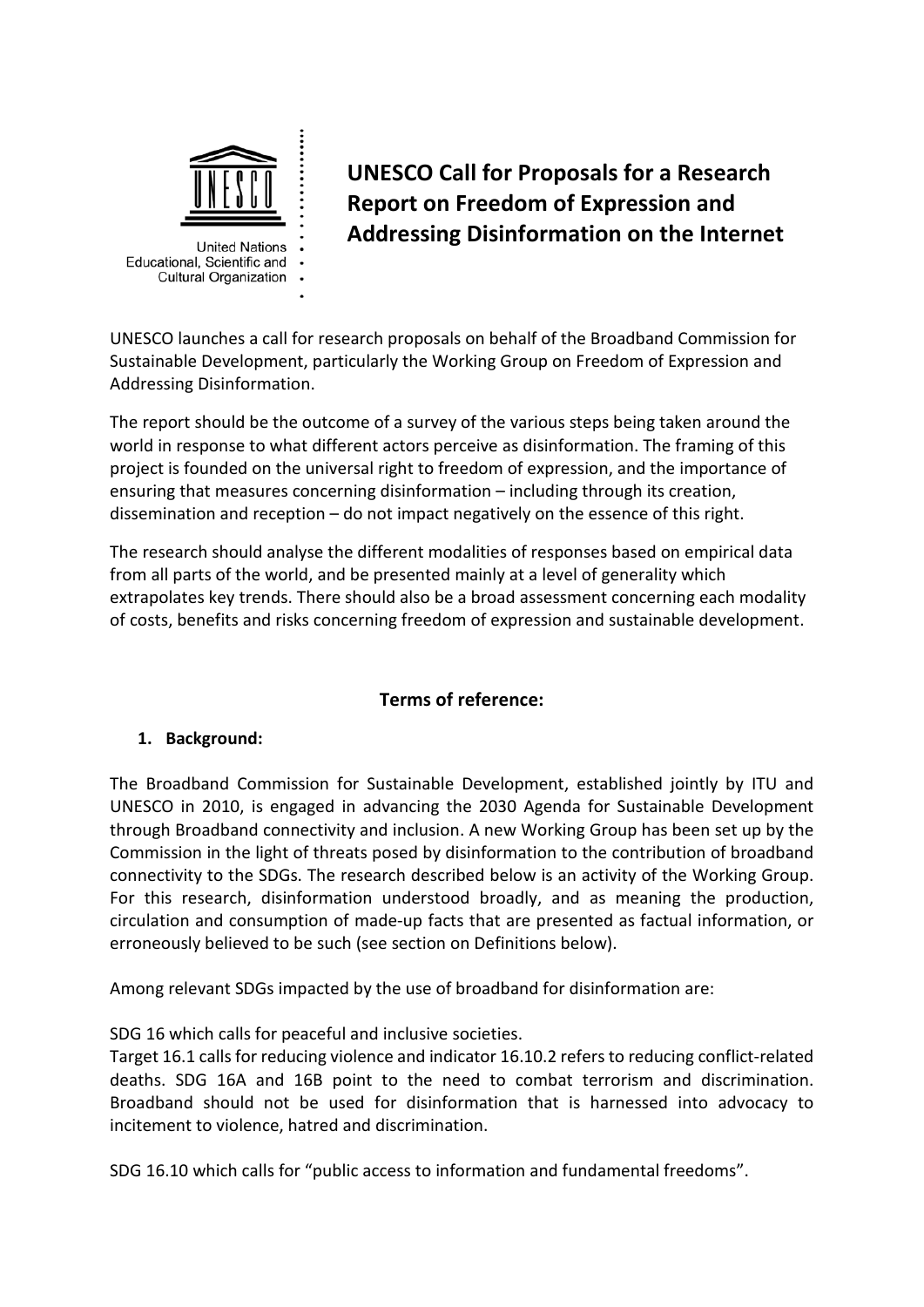Freedom of expression is an incentive to uptake Broadband. Disinformation works against the spirit and purpose of access to information. Moreover, disinformation can trigger overreaching legal measures that entail Internet shutdowns and censorship and such steps risk being disproportional as well as intruding upon fundamental freedoms.

SDG 4 which calls for "quality education and lifelong learning".

Disinformation works against the purpose of education and learning. On the other hand, digital knowledge and skills, as well as media and information literacy, are essential in order to provide Broadband users with understanding of ethics, human rights and how to defend against the automation, fabrication and dissemination of disinformation.

SDG 9.c which calls for universal and affordable Internet access.

Disinformation – like spam and viruses - can have negative impact on access by deterring the public from seeing the constructive potential of the Internet.

SDG 3 which calls for good health and wellbeing.

Abuse of internet connectivity to spread falsehoods, such as about vaccination for example, undermines the potential of Broadband to contribute to achieving this SDG.

SDG 5 which calls for gender equality. Online disinformation about gender issues work against efforts to achieve equality.

This background of the SDGs contextualizes the interest of the Broadband Commission in disinformation and what is being done in response to it.

## **2. Definitions**

#### Freedom of expression:

Freedom of expression is a fundamental human right, recognized as such in the Universal Declaration of Human Rights proclaimed by the United Nations General Assembly in Paris on 10 December 1948 (General Assembly resolution 217 A).

Article 19 of the Declaration states: Everyone has the right to freedom of opinion and expression; this right includes freedom to hold opinions without interference and to seek, receive and impart information and ideas through any media and regardless of frontiers.

Thus, this fundamental freedom is well defined in international human rights law. It is the starting point for a Broadband Commission assessment of that form of expression that is identified as disinformation.

It is worth noting that like all rights, the right is the norm; and any restrictions should be exceptions. Furthermore, for any exceptions to the free flow of expression to be legitimate, it is required under international law that these must be in law, necessary and for legitimate purpose such as the rights of others.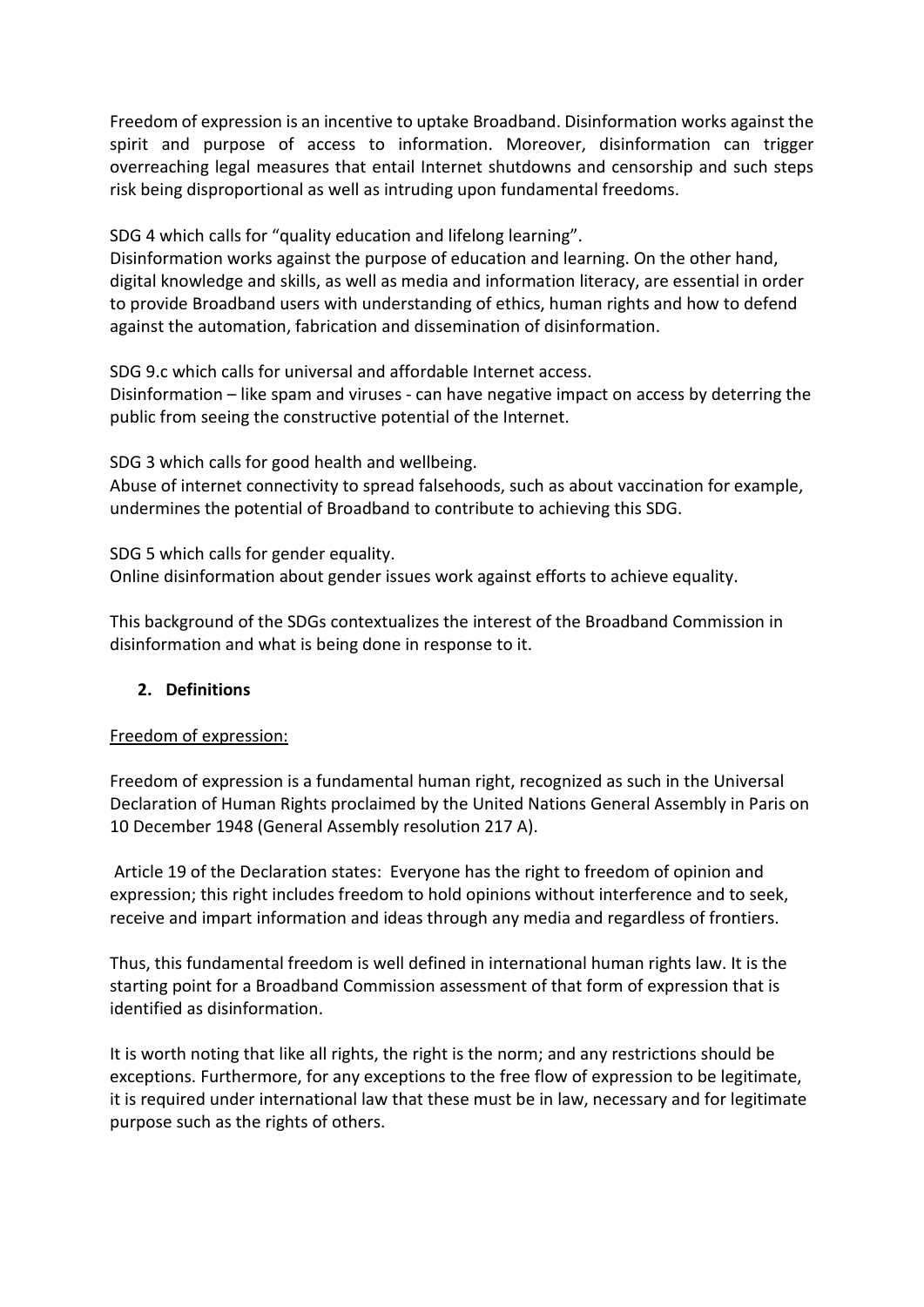How disinformation relates to freedom of expression and its legal exceptions is complex. It is not evident that the full range of problems of disinformation can be addressed through laws that meet the international criteria for legitimately restricting content. What is clear, however, is that besides for legislative and regulatory strategies, there are also many other approaches being undertaken around the world to deal with disinformation. Considering the totality of responses is important for framing the matter of disinformation within an holistic approach that is grounded in the international standards for freedom of expression.

### Disinformation:

This term is not defined in international law. Various groups such as the European Union and the Council of Europe have interpreted it to mean fabricated factual content deliberately disseminated with an intention to obscure the truth, covertly influence public opinion or result in specific behaviors. Complexities relate to the challenges of establishing intention, and to different perspectives on the relationship between context and truth, and on how facts are verified and presented in context.

In summary, the research being commissioned is not aiming to produce a definition of disinformation. Instead, it operates with the assumption that the term exists as a pole on a spectrum with its opposite being "information". It assumes that "disinformation" functions in counter-position to "information", through its purveyance of "facts" that are inherently false and cannot stand up to credible verification. The research also will examine trends that are moving away from deliberate falsehoods into the amplification and manipulation of information in a way that distorts the information ecosystem by sidelining scientific information as well as journalistic information that is produced professionally and focused on public interest criteria. In this perspective, disinformation is wider than formats that exploit the style and conventions of news. It is also distinct from opinion, as well as being different from hate-speech if the latter is broadly understood as advocacy for incitement to violence, hostility or discrimination. At the same time, it is evident that although each of these kinds of expression can exist without the other, disinformation is often combined with opinion and incitement to constitute a particularly toxic package.

Accordingly, the approach is to have a broad working conceptualization of disinformation which can apply across countries. In this regard, a straightforward semantic analysis can help towards distinguishing meanings of the term and its differences to other words. Such an analysis may note that in popular usage, disinformation is sometimes used as a synonym for "fake news" as well as "hate speech" and "misinformation". Considering these one by one, the following points can be made:

● Some disinformation may fraudulently be presented as if it were verified and professional news information, and this may also be reinforced when actors masquerade as established media entities. However, disinformation can also exist in other informational formats (eg. it can be inserted into Wikipedia entries). This means that disinformation therefore covers more than "news" formats. Meanwhile, the term "fake news" itself is losing a common meaning because it has also been used in very many ways and to refer to completely different issues.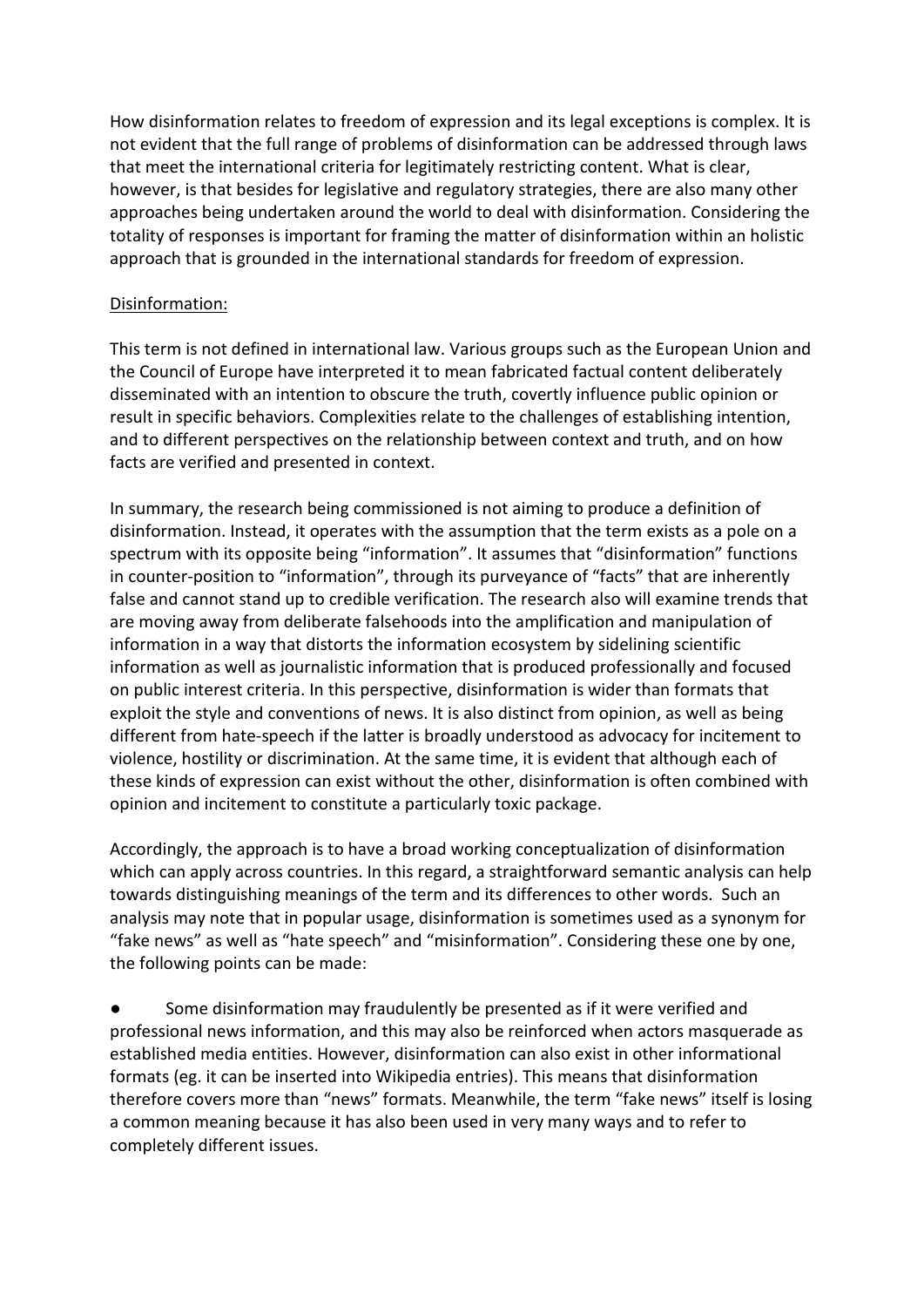● There are many instances where unverified information is harnessed into advocacy for incitement to violence, hostility and discrimination. However, it can be noted that "hate speech" also often involves non-informational formats (eg. strong opinion, "memes", entertainment formats). In this sense, disinformation and "hate speech" are therefore not synonyms. Disinformation can exist independently of hate speech (for example, in false messages about vaccination risks). Hate speech does not necessarily rely on disinformation. There may be different responses by concerned actors in terms of combating each of these qualities of expression, even when the two are combined.

● The term "misinformation" is sometimes used as a synonym for "disinformation". In other cases, however, the term is used as a verb to describe the effects of "disinformation" – i.e. that people become misinformed. In yet a further use, "misinformation" refers to the dissemination of false information without knowing that it is false, and therefore without malicious intent. Responses may vary depending on the distinction made concerning intention, which is significant for research. At the same time, the overarching commonality is that whether done deliberately or inadvertently, is that made-up information is circulated in the communications ecosystem, with potential or real harm to human rights and sustainable development.

Considering the semantic analysis above, it is recommended that the term disinformation should not be conflated with "fake news" or "hate speech", or "misinformation", although it can appear in combinations with these. This scoping of the term provides guidance for this research project to be able to identify the key activities being deployed to counter the phenomenon. In many cases, the interventions may be self-described as steps against "fake news", "hate speech" or "misinformation", but should be assessed on the basis of intersection with the perspective on disinformation formulated in these terms of reference. Where actors explicitly deem their activities to be tackling disinformation, the meaning they attribute to the term should also be unpacked and assessed in terms of the semantic distinctions made above.

This research recognizes that there may generally be a relationship between how the diverse actors describe what they are doing, and how they seek to intervene at moments of the production, transmission, and consumption of disinformation. It is therefore of value to assess how those actors who intervene against disinformation define their rationales and objectives, and how their approaches shape their types of responses as well as how they evaluate the results of their interventions.

Thus, this research should pay attention to the differences in how actors approach the definitional question. However, the primary emphasis of the research is to go further and to put most focus upon the responses which the respective actors either propose or are already implementing as their perceived solutions to the issues at stake. These responses are categorized in a typology of modalities presented below.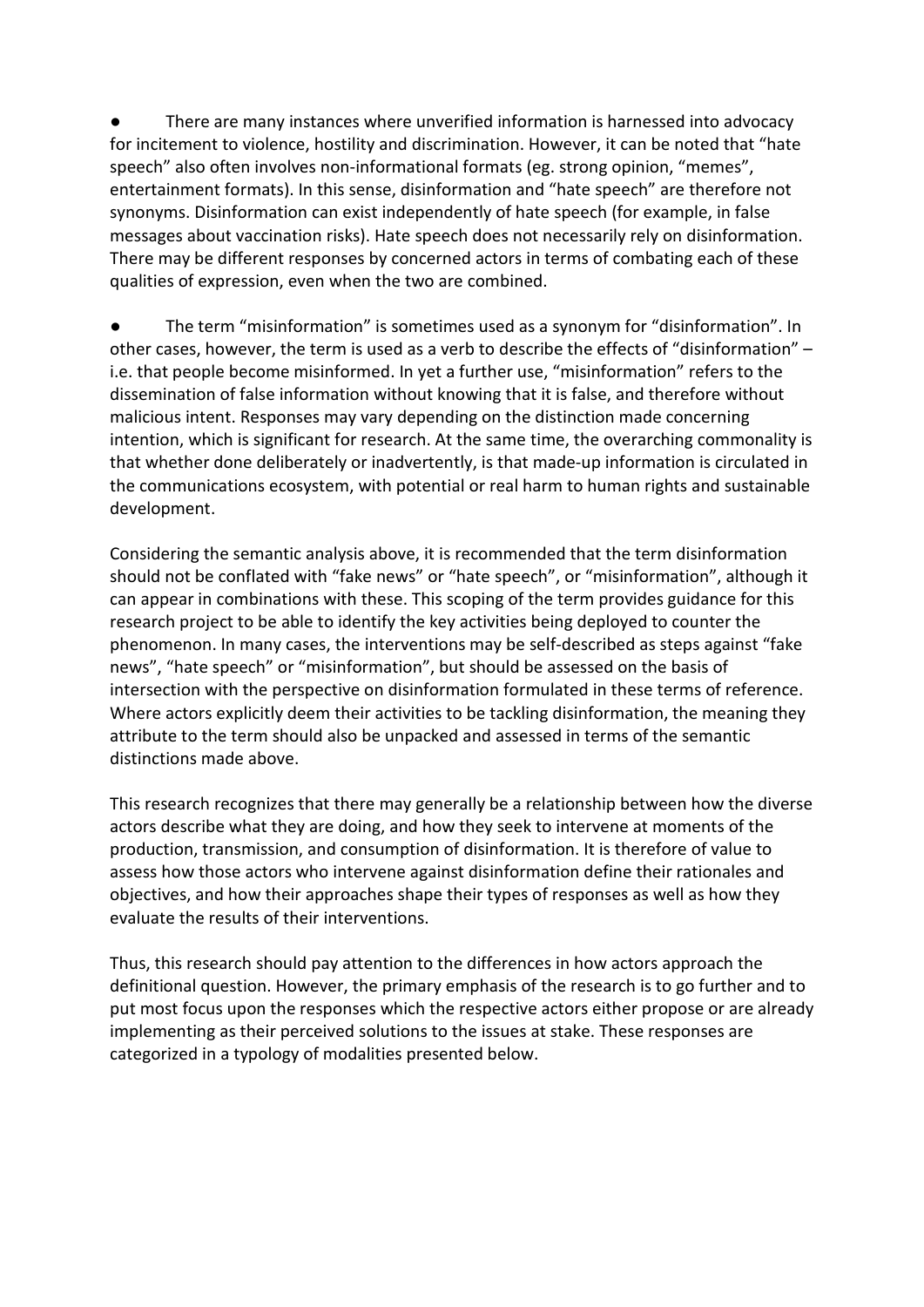## **3. Objectives:**

The objective of the proposed research is to produce knowledge and understanding about efforts to counter the abuse of broadband for the dissemination of what diverse actors may define as disinformation.

In particular, this research foresees the collection of information, and its compilation into a report containing useful information for governments, courts, regulators, educators, companies, academia, media, civil society organizations and others.

To this end, the research will include:

- A "gap analysis" through reviewing studies, surveys, and other research about this phenomenon and aspects of the communication system in which misinformation and hate speech are disseminated. This literature review will help refine the niche and value-add of this study.
- Research based on experiences around the world into the typology of modalities described in section 6 below, and on this basis providing descriptions as well as an assessment in each case, at a general level.
- Proposals for the way ahead, such as:
	- o Identifying options for creative responses that can effectively reduce the obstacles raised by disinformation in relation to Broadband's SDG potential;
	- o Signaling a research agenda for academia and the research community;
	- o Ideas for developing toolkits to support decision-making on these issues that can empower policy makers in government, civil society and corporate sector.

Overall, the research aims to provide insight that can stimulate creativity and innovation in tackling problems in broadband use while reinforcing freedom of expression and sustainable development, as well as help set agendas for future research, and provide useful resources for decision-makers.

## **4. Research fields – the modalities of responses to disinformation:**

As indicated, the research will prioritise information gathering about the responses to disinformation. The typology of categories for organizing this research, as set out below, are not through the prism of particular actors, nor the problems being responded to. Instead, the research fields that follow are based on modalities, i.e. the kinds of activities that are being undertaken.

It is recognized that many actors are engaged in more than one modality, and that a number of interventions are undertaken by partnerships of diverse actors. Where there are partnerships these should be signalled in the research. It can also be noted that some modalities constitute a response to a range of problems of "harmful content" in which disinformation is identified as just one of the components, or is not directly labelled as "disinformation". Lastly, there may be mixtures of modalities, although a predominant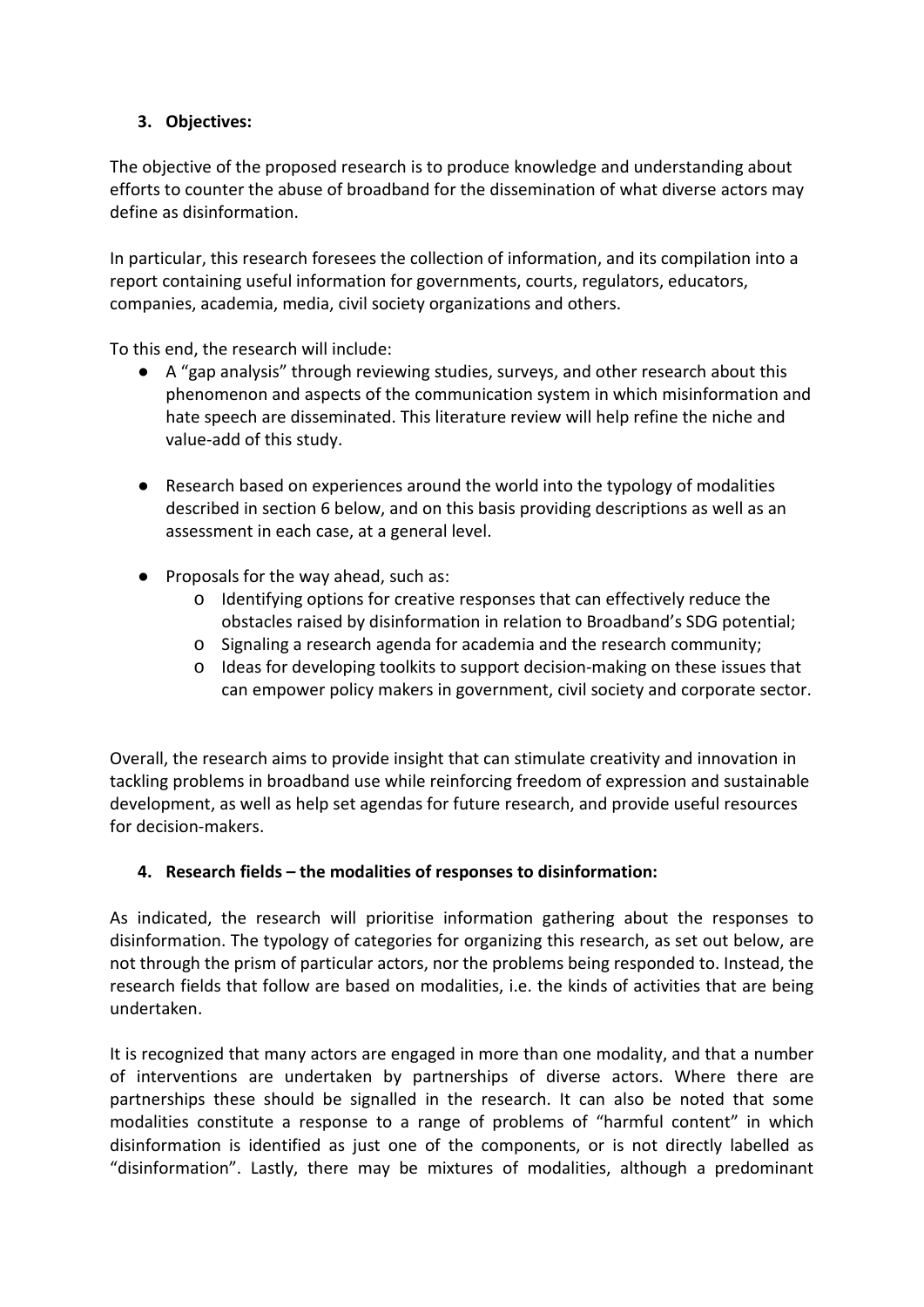character is likely to found in specific interventions to be identified empirically. By putting focus on the modalities, the research should be able to surmount these complexities.

The ambition of the research is not to map each and every instance in any given modality category. Rather it is to consider trends that can be extrapolated from many empirical instances, and which reflect a geographically-representative set of cases. Similarly, the assessment of each modality – which should cover costs, benefits and risks concerning freedom of expression and sustainable development – should be generic as opposed to singling out specific actors or interventions.

The proposed modalities to be considered in the research (with purely indicative examples) are:

- 1. Monitoring responses (*Eg. Italy reporting portal; Poynter Institute)*
- 2. Legislative / regulatory responses, including constraints on connectivity as well as electoral regulation (*eg. Germany, Malaysia, Singapore*)
- 3. Countering disinformation: (eg. *"EU vs disinfo" website, Pakistan government's "fake news buster" on Twitter; how anti-hate groups are dealing with disinformation*)
- 4. Economic responses: (*eg. Companies disincentivising the production of disinformation for financial gain; transparency of advertising*).
- 5. Curatorial responses *(eg. company terms of service, codes of conduct, appeals mechanisms, limits on sharing, enlistment of users, crowd curation, recognition of certain actors for monitoring and priority complaints*)
- 6. Technical / algorithmic responses to disinformation (*eg. hash databases, automated ranking, upload filters*)
- *7.* Ethical responses *(e.g. UNESCO campaign to advise people to 'think before sharing')*
- 8. Educational responses (*eg. Finnish public education system, Media and Information Literacy initiatives, the BBC's ireporter educational game, events like misinfocon, cautionary signals featured by Facebook on certain posts*).
- 9. Fact-checking responses (*incl partnerships, Mexico - verificado, France - crosscheck, Brazil – comprova, South Africa - Real411*)
- 10. Journalistic responses (eg. *Strengthening professionalism to avoid being hoaxed; conducting investigations into orchestrated campaigns; creation of dedicated beats; accreditational initiatives such as Newsguard and the Journalism Trust Initiative; UNESCO's handbook for training journalists – "Journalism, fake news and disinformation"* )